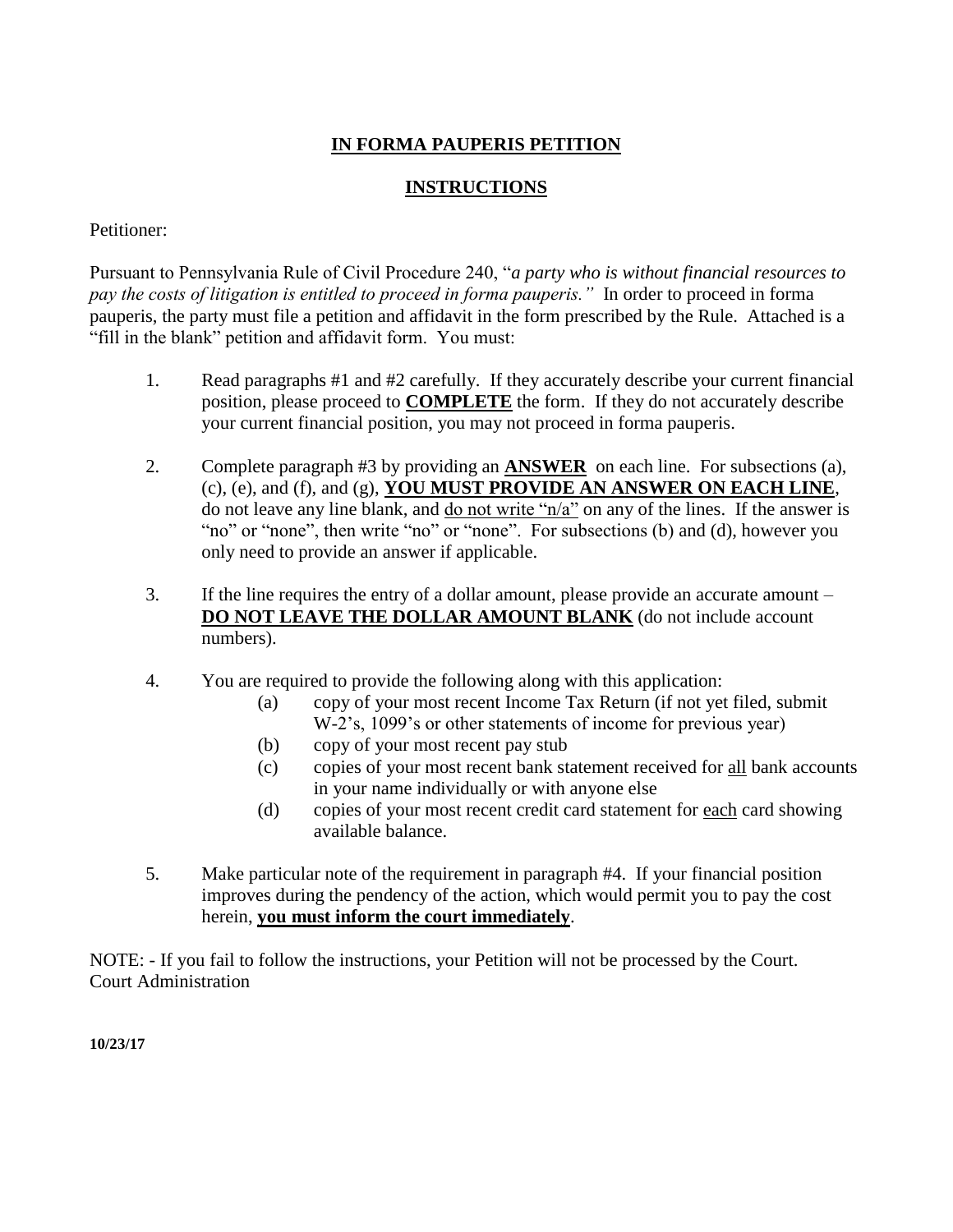## IN THE COURT OF COMMON PLEAS OF MONTGOMERY COUNTY, PENNSYLVANIA CIVIL ACTION – LAW

| VS. |  | NO: |  |
|-----|--|-----|--|
|     |  |     |  |
|     |  |     |  |

## **PETITION AND AFFIDAVIT FOR LEAVE TO PROCEED IN FORMA PAUPERIS**

| 1.             | I am the (plaintiff)(defendant) in the above matter and because of my financial position, am        |  |  |  |  |  |
|----------------|-----------------------------------------------------------------------------------------------------|--|--|--|--|--|
|                | unable to pay the fees and costs of prosecuting or defending the action or proceeding.              |  |  |  |  |  |
| 2.             | I am unable to obtain funds from anyone, including my family and associates, to pay the costs       |  |  |  |  |  |
| of litigation. |                                                                                                     |  |  |  |  |  |
| 3.             | I represent that the information below relating to my ability to pay the fees and costs is true and |  |  |  |  |  |
|                | correct and therefore request the following fees be waived:                                         |  |  |  |  |  |
|                | $\Box$ OCF FEE<br><b>FILING FEE</b><br>$\Box$ MEDIATION FEE<br>$\Box$ and the contract of $\Box$    |  |  |  |  |  |
| (a)            |                                                                                                     |  |  |  |  |  |
|                |                                                                                                     |  |  |  |  |  |
|                |                                                                                                     |  |  |  |  |  |
| <b>(b)</b>     | <b>Employment</b>                                                                                   |  |  |  |  |  |
|                | Are you employed in any capacity? $\square$ yes<br>$\Box$ no                                        |  |  |  |  |  |
|                |                                                                                                     |  |  |  |  |  |
|                |                                                                                                     |  |  |  |  |  |
|                |                                                                                                     |  |  |  |  |  |
|                |                                                                                                     |  |  |  |  |  |
|                | Type of work: $\_$                                                                                  |  |  |  |  |  |
|                | If you are not presently employed, state:                                                           |  |  |  |  |  |
|                |                                                                                                     |  |  |  |  |  |
|                |                                                                                                     |  |  |  |  |  |
|                |                                                                                                     |  |  |  |  |  |
|                |                                                                                                     |  |  |  |  |  |
|                |                                                                                                     |  |  |  |  |  |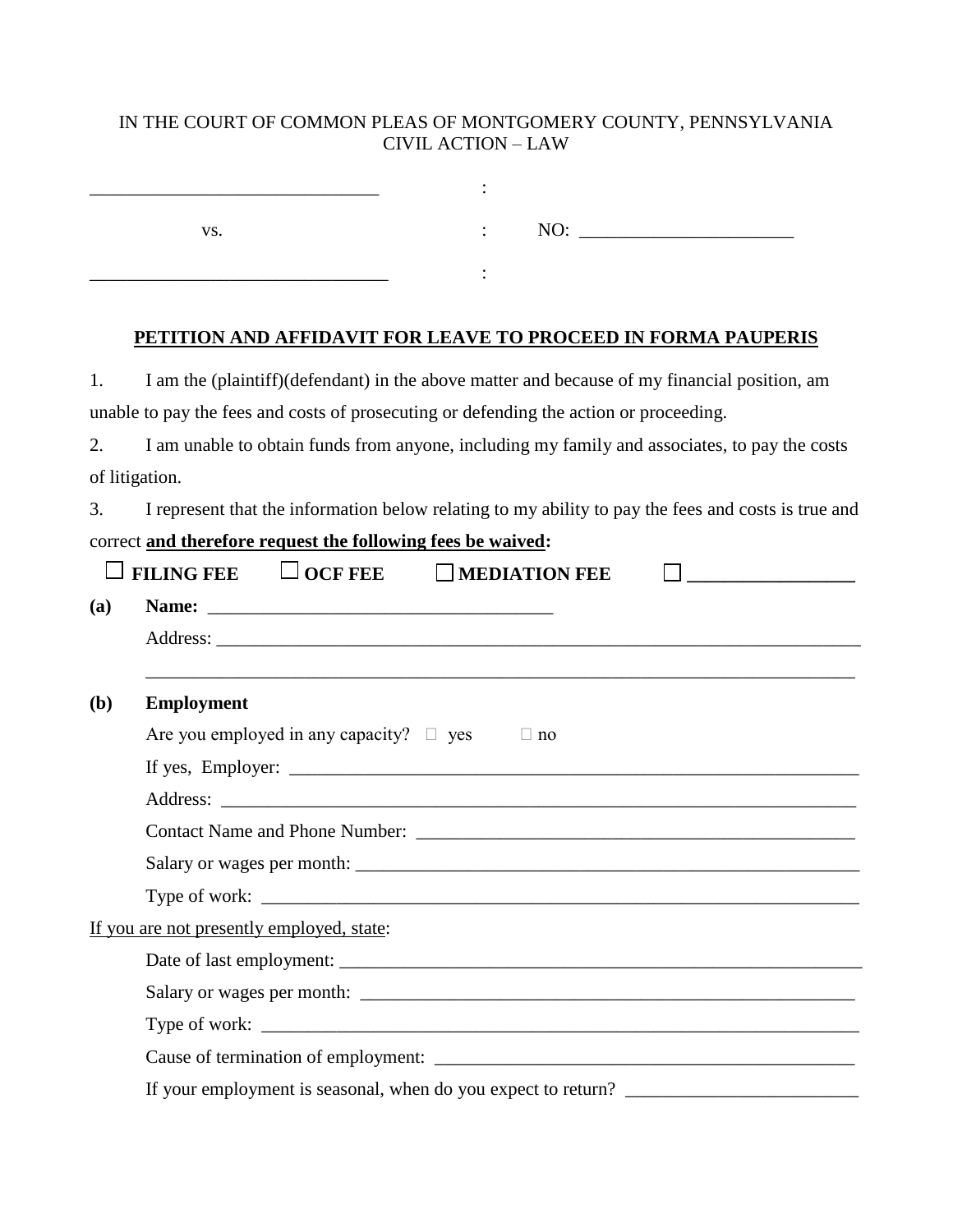# **(c) Other income within the past twelve months** (state amount of each, if applicable)

|            | Business or profession or other self-employment: ________________________________ |
|------------|-----------------------------------------------------------------------------------|
|            |                                                                                   |
|            |                                                                                   |
|            |                                                                                   |
|            | Social security benefits:                                                         |
|            | Support, APL or Alimony payments (for yourself): ________________________________ |
|            |                                                                                   |
|            | Unemployment Compensation and supplemental benefits: ____________________________ |
|            |                                                                                   |
|            |                                                                                   |
|            |                                                                                   |
|            |                                                                                   |
|            |                                                                                   |
|            |                                                                                   |
| (d)        | Other contributions to household support                                          |
|            |                                                                                   |
|            |                                                                                   |
|            |                                                                                   |
|            |                                                                                   |
|            |                                                                                   |
|            |                                                                                   |
|            | Other contributions:                                                              |
| <b>(e)</b> | <b>Property owned</b>                                                             |
|            |                                                                                   |
|            |                                                                                   |
|            |                                                                                   |
|            |                                                                                   |
|            |                                                                                   |
|            | Real Estate (list all properties in which you have an interest on next page):     |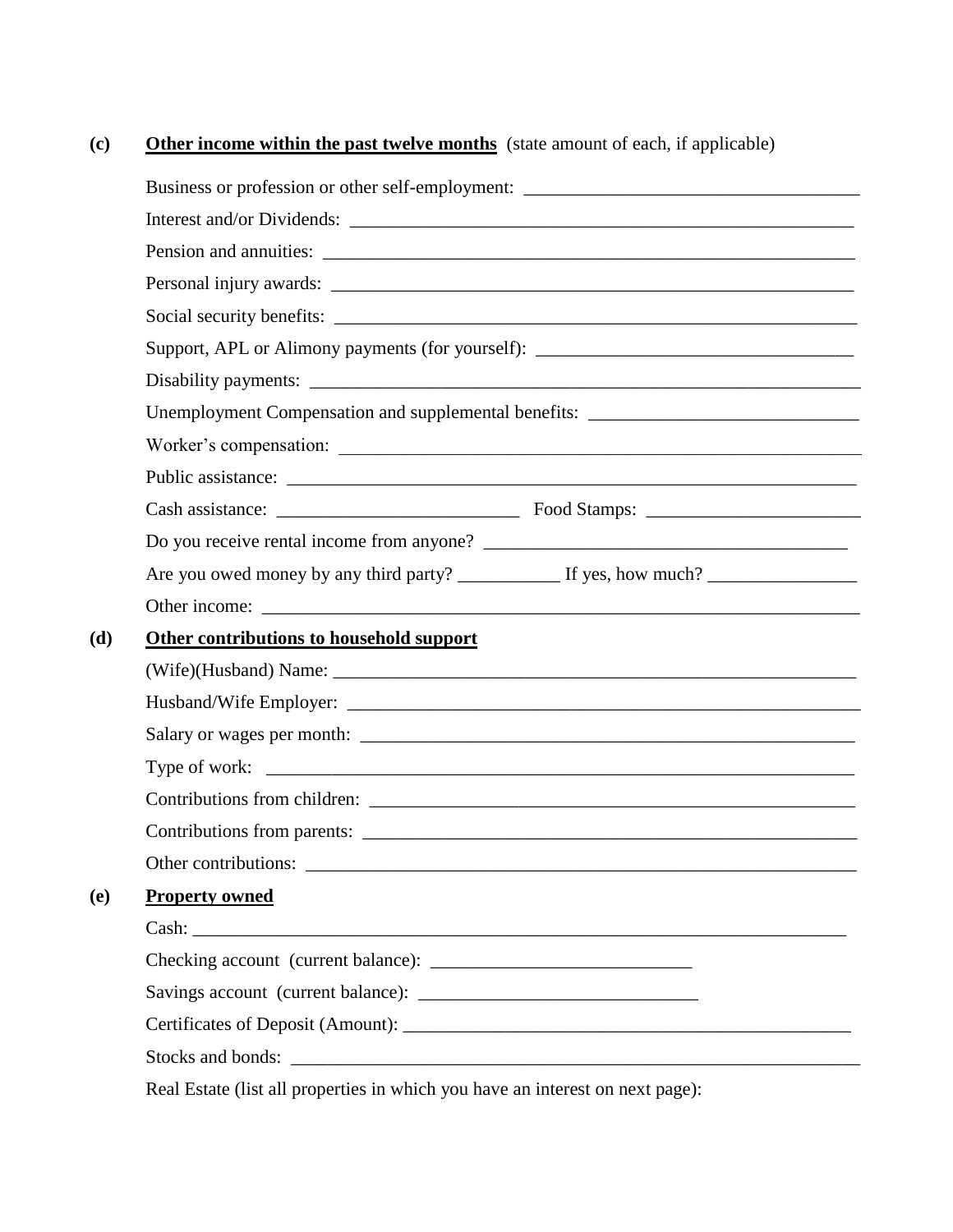| Address                                                                                                                                                                                                                        | Value | Mortgage Balance |
|--------------------------------------------------------------------------------------------------------------------------------------------------------------------------------------------------------------------------------|-------|------------------|
|                                                                                                                                                                                                                                |       |                  |
|                                                                                                                                                                                                                                |       |                  |
|                                                                                                                                                                                                                                |       |                  |
| Motor Vehicle:                                                                                                                                                                                                                 |       |                  |
|                                                                                                                                                                                                                                |       | Amount owed \$   |
|                                                                                                                                                                                                                                |       |                  |
| <b>Debts and obligations</b>                                                                                                                                                                                                   |       |                  |
|                                                                                                                                                                                                                                |       |                  |
|                                                                                                                                                                                                                                |       |                  |
| Other: (monthly payment)                                                                                                                                                                                                       |       |                  |
|                                                                                                                                                                                                                                |       |                  |
|                                                                                                                                                                                                                                |       |                  |
|                                                                                                                                                                                                                                |       |                  |
| Have you any:                                                                                                                                                                                                                  |       |                  |
|                                                                                                                                                                                                                                |       |                  |
| Credit Cards □ yes □ no If yes, available balance ______________________________                                                                                                                                               |       |                  |
| Persons dependent upon you for support                                                                                                                                                                                         |       |                  |
| (Wife) (Husband) Name: 1990 Mame: 1990 Manual Manual Manual Manual Manual Manual Manual Manual Manual Manual Ma                                                                                                                |       |                  |
| Children, if any:                                                                                                                                                                                                              |       |                  |
| Name:                                                                                                                                                                                                                          |       | Age:             |
| Name: <u>Age:</u> Age:                                                                                                                                                                                                         |       |                  |
| Name: <u>Age:</u> Age:                                                                                                                                                                                                         |       |                  |
| Other persons:                                                                                                                                                                                                                 |       |                  |
|                                                                                                                                                                                                                                |       |                  |
| Relationship: Network of the contract of the contract of the contract of the contract of the contract of the contract of the contract of the contract of the contract of the contract of the contract of the contract of the c |       |                  |
| <b>Support Action</b>                                                                                                                                                                                                          |       |                  |
|                                                                                                                                                                                                                                |       |                  |
|                                                                                                                                                                                                                                |       |                  |
|                                                                                                                                                                                                                                |       |                  |